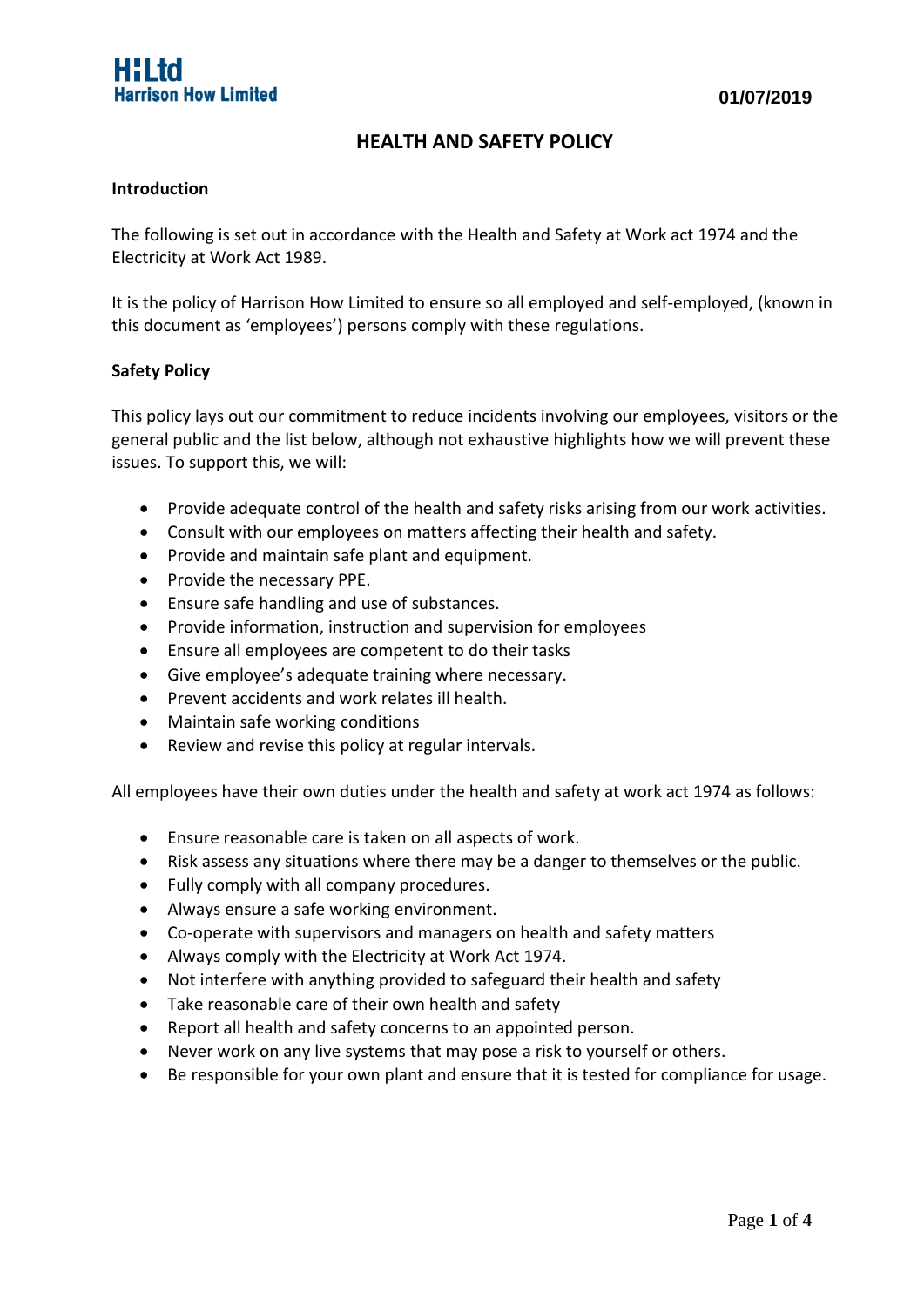# **Responsibilities**

The following responsibilities will be undertaken by the relevant person, In the absence of the listed person, a competent person will be appointed to perform the duties.

To ensure health and safety standards are maintained the following people have responsibility in the following areas:

- **Michael Parker** Office / Oversight and improving of health and safety practices.
- **Jamal Moghal** Approved Electrician Supervisor.

**Michael Parker** has the overall responsibility for health and safety at Harrison How Limited and is responsible for ensuring the practice is upheld day to day.

The onsite engineer/employee is responsible for their own risk assessments and these are to be reported to **Michael Parker.**

**Michael Parker** will assess all control risks and will add/remove accordingly as well as implement any changes.

## **Employee Consultation**

The employee representative is **Jamal Moghal.**

Regular team meetings are called and any day to day changes are on display on the company notice board.

## **Health and Safety**

Harrison How Limited has frequent training for employees to ensure the correct procedures are followed. It is the responsibility of the employee to report and issues that might pose a health and safety risk.

Every **Employee** is responsible for their own health and safety and complying with the requirements of this policy. They must ensure that their acts do not affect the health and safety of themselves or others. All employees have a duty to report any accidents or incidents.

All employees are given the correct personal protective equipment to carry out works and it is the employee's responsibility to ensure that it is used correctly and not damaged.

#### **Safe Plant and Equipment**

Prior to work all plant and equipment is to be inspected by the end user. Ladders, podiums and scaffolds are to be checked for correct operation and to be taken out of service immediately whilst notifying the health and safety officer. All electrical plant is to be PAT tested before use.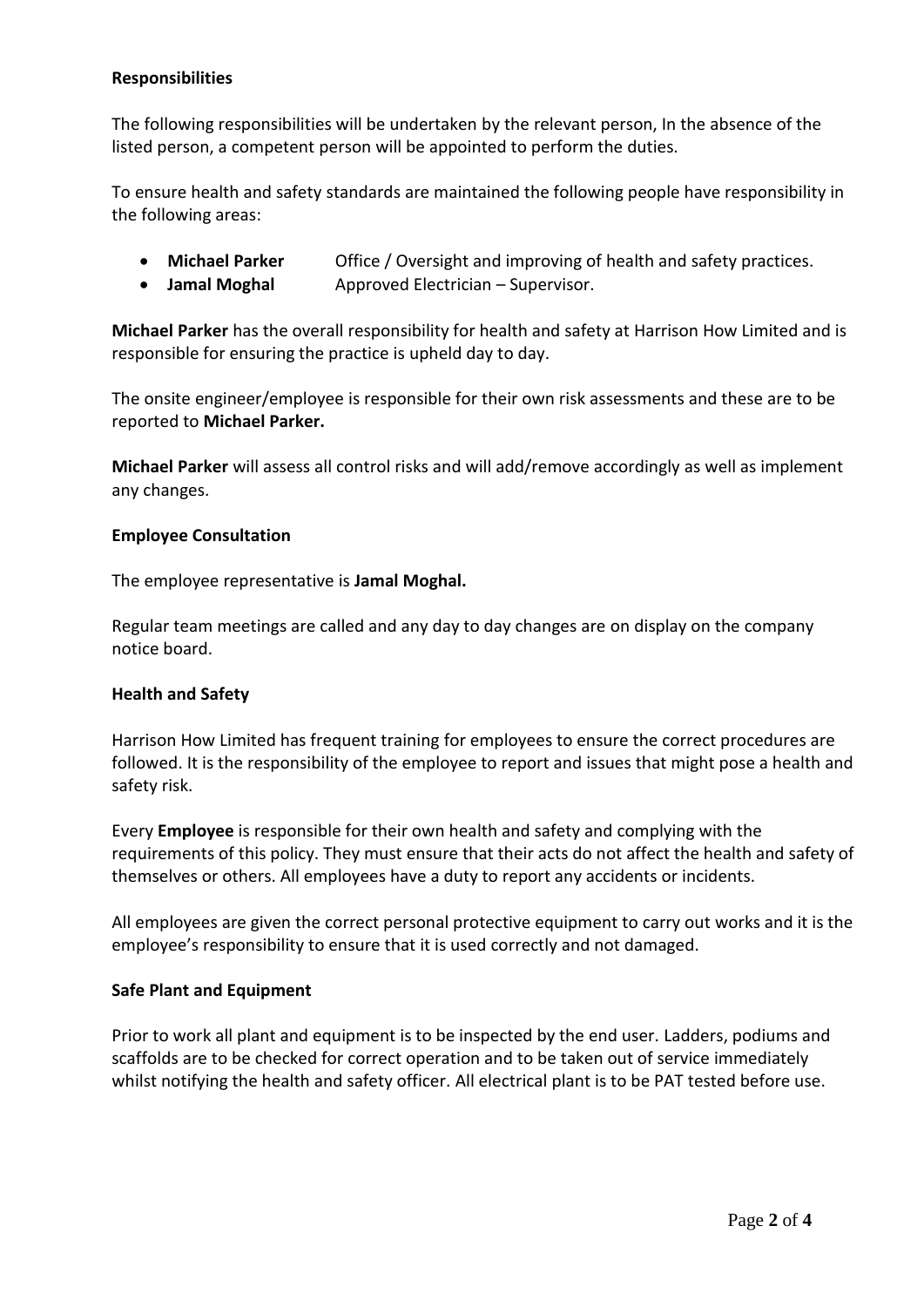# **Electrical and Mechanical Works**

Electric shock within our industry is a possibility therefore procedures are in place to prevent this. There is to be no live working under any circumstances and the safe isolation procedures according to Guidance Notes 3 (GN3). General electrical works are covered under the electrical regulations BS7671:2018.

Risks are always to be assessed prior to working.

PAT testing on equipment is to be carried out yearly for the office and three monthly for site works. Fixed wiring testing for the office is to be done five yearly.

## **Key Areas of Risk**

Some areas pose a more substantial risk element and must be assessed properly before work is carried out. These include but are not limited to:

- Chemicals
- Confined Spaces
- Electricity
- Falling Objects
- Fire and Explosion
- Machinery
- Manual Handling
- Noise
- Pressure systems
- Slips, trips and falls
- Substances hazardous to health
- Transport
- Vibration
- Lone working
- Working at heights

All dangers are subject to a risk assessment to be carried out prior to work taking place.

#### **Risk assessments**

Risk assessments and method statements are in place for each task to ensure safe working and compliance. Where site specific training is required this will be provided to the employee.

It is the responsibility of the engineer / employee to identify and hazardous substances that could pose a risk to themselves or the public.

## **COSHH**

COSHH is the control of substances hazardous to health. The purpose of COSHH is to minimise the risk associated with substances that are hazardous to health, therefore reducing the number of people made ill through exposure. All incidents are to be reported immediately upon contact.